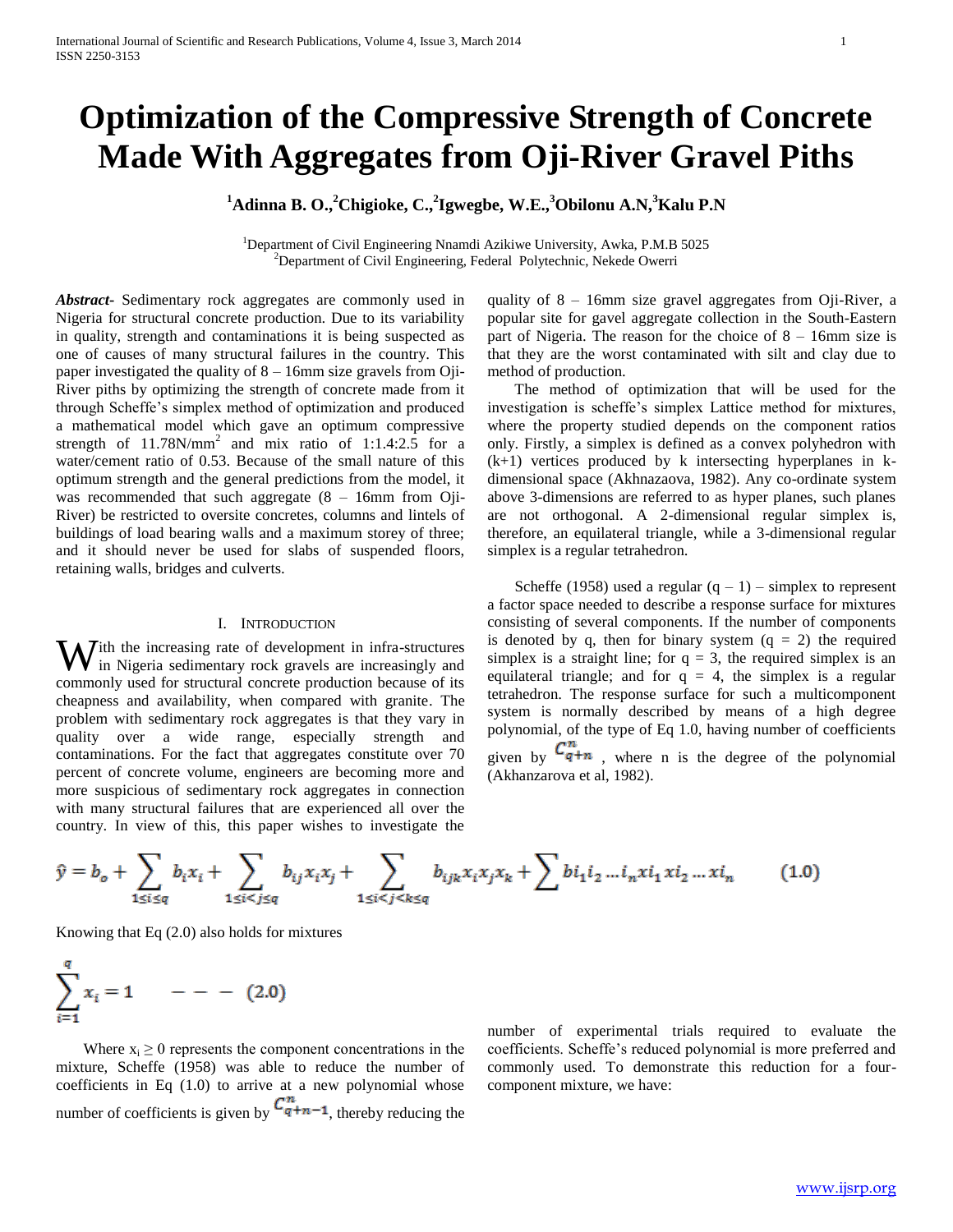International Journal of Scientific and Research Publications, Volume 4, Issue 3, March 2014 2 ISSN 2250-3153

From Eq (1.0) and Eq (2.0)  
\n
$$
\hat{y} = b_o + b_1x_1 + b_2x_2 + b_3x_3 + b_4x_4 + b_{12}x_1x_2 + b_{13}x_1x_3 + b_{14}x_1x_4 + b_{23}x_2x_3 + b_{24}x_2x_4 + b_{34}x_3x_4 + b_{11}x_1^2 + b_{22}x_2^2 + b_{33}x_3^2 + b_{44}x_4^2 - - - - - (3.0)
$$
\nand  $x_1 + x_2 + x_3 + x_4 = 1 - - - - (4.0)$ 

Multiplying Eq (4.0) by  $b_0$ ,  $x_1$ ,  $x_2$ ,  $x_3$  and  $x_4$ , separately, and rearranging the variables the following equations are obtained;

$$
b_o = b_o x_1 + b_o x_2 + b_o x_3 + b_o x_4 - - - (5.0)
$$
  
\n
$$
x_1^2 = x_1 - x_1 x_2 - x_1 x_3 - x_1 x_4 - - - - (6.0)
$$
  
\n
$$
x_2^2 = x_2 - x_1 x_2 - x_2 x_3 - x_2 x_4 - - - - (7.0)
$$
  
\n
$$
x_3^2 = x_3 - x_1 x_3 - x_2 x_3 - x_3 x_4 - - - - (8.0)
$$
  
\n
$$
x_4^2 = x_4 - x_1 x_4 - x_2 x_4 - x_3 x_4 - - - - (9.0)
$$

Substituting Eqs 5.0, 6.0, 7.0, 8.0 and 9.0 into Eq. 3.0 and rearranging, yields

$$
\tilde{Y} = \beta_1 x_1 + \beta_2 x_2 + \beta_3 x_3 + \beta_4 x_4 + \beta_{12} x_1 x_2 \n\beta_{13} x_1 x_3 + \beta_{14} x_1 x_4 + \beta_{23} x_2 x_3 + \beta_{24} x_2 x_4 \n+ \beta_{34} x_3 x_4 - \cdots - \cdots - \cdots - \cdots - \qquad (10)
$$

Eq(10) is the scheffe's reduced second degree polynomial for 4 component mixtures. It has only 10 coefficients instead of 15, reducing the number of experimental trials by 5.

#### **1.2 Factor Notation on a Simplex Lattice**

 Each component to be used in a mixture is divided into  $(n+1)$  similar level (parts), where n is the degree of the polynomial to be used in the model. The component compositions and their respective concentrations in each mixture are shown by the use of subscripts. For example, a mixture  $x_{ij}$ could contain only one component with its full concentration denoted as  $x_1$ ,  $x_2$ ,  $x_3$  or  $x_4$ ; another mixture could contain two components of equal concentrations denoted as  $x_{12}$ ,  $x_{13}$ ,  $x_{14}$ ,  $x_{23}$ ,  $x_{24}$  or  $x_{34}$ . A mixture having two components of different concentrations is denoted as  $x_{112}$ ,  $x_{113}$ ,  $x_{224}$ , etc. – the number of times each of the components appears in the subscript relative to the other is a measure of their relative concentration.

 These mixtures are arrayed on the simplex to form a lattice, i.e. a uniform scatter that could be joined by crossing straight lines parallel to the edges of the simplex. For tetrahedrons, for instance, starting from the vertex with straight component mixtures  $x_1$ ,  $x_2$ ,  $x_3$ , etc; followed by the edges with binary component mixtures  $x_{12}$ ,  $x_{13}$ ,  $x_{24}$ , etc; then the faces with 3component mixture  $x_{124}$ ,  $x_{234}$  etc; and finally the interior with 4component mixtures, this sequence is followed until all the required experimental trials are depicted on the simplex. Fig. 1.0 shows the positions of all the factors (mixtures) on a regular tetrahedron for a second degree polynomial to be used for the description of the response space for a 4-component mixture  $- a$  $(4, 2)$  – lattice.



**Fig. 1.0: Factor Notations for a (4, 2) – Lattice**

 A matrix table is normally used to display these factors (see leftside of table 1.0) each row displaying a mixture with its components and concentrations.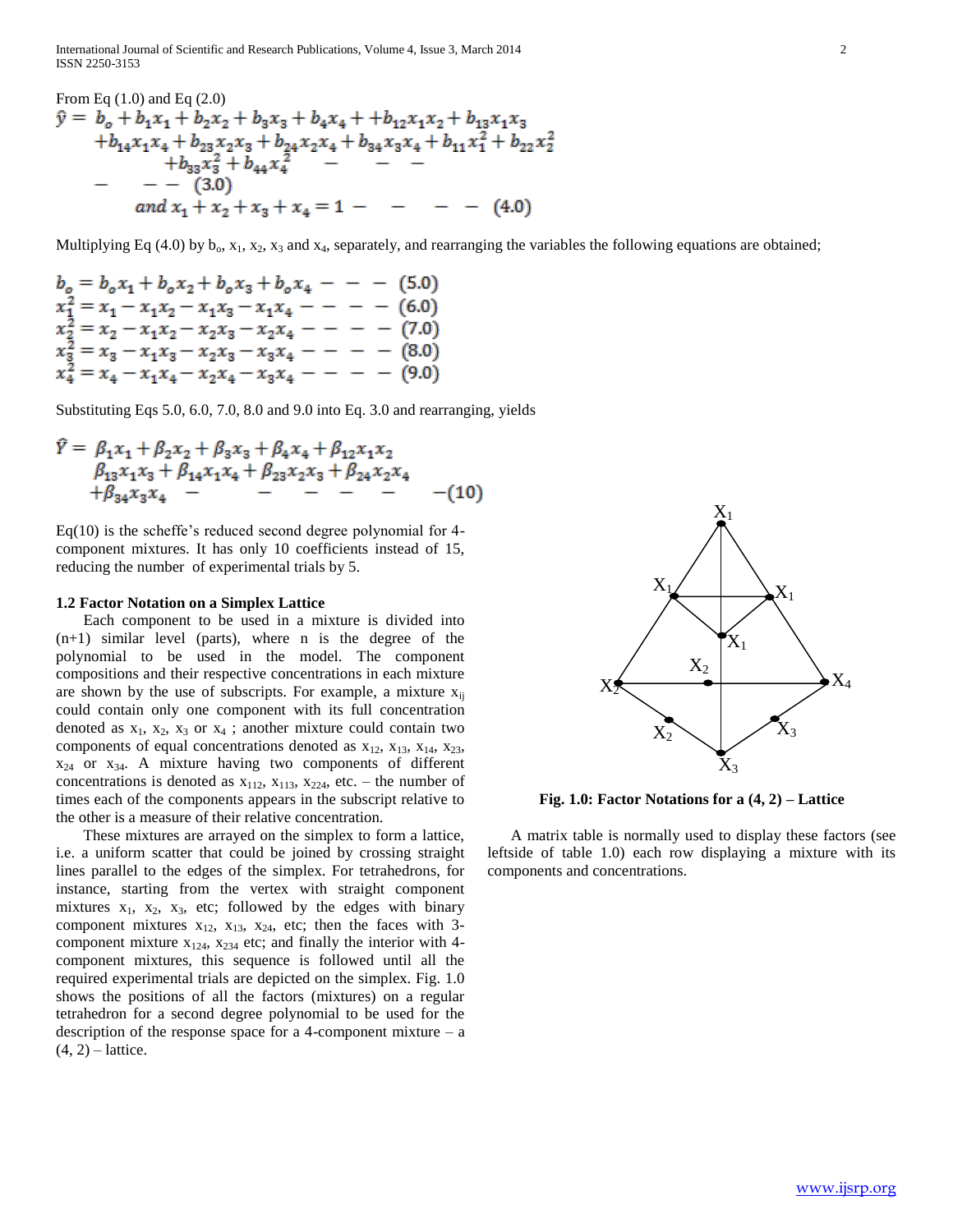|                | Pseudo-Components |                  |              |              | Response | <b>Real Components</b> |       |                              |                |  |
|----------------|-------------------|------------------|--------------|--------------|----------|------------------------|-------|------------------------------|----------------|--|
| S/N            | $X_1$             | $X_2$            | $X_3$        | $X_4$        |          | $Z_1$                  | $Z_2$ | $Z_3$                        | $Z_4$          |  |
| 1              |                   | $\Omega$         | $\theta$     | $\Omega$     | $Y_1$    | 0.6                    | 1.0   | 1.5                          | $\overline{4}$ |  |
| $\overline{2}$ | $\theta$          | 1                | $\theta$     | $\Omega$     | $Y_2$    | 0.5                    | 1.0   | 1.0                          | $1\frac{1}{2}$ |  |
| $\overline{3}$ | $\Omega$          | $\Omega$         |              | $\Omega$     | $Y_3$    | 0.55                   | 1.0   | $1\frac{1}{2}$               | 3.0            |  |
| $\overline{4}$ | $\boldsymbol{0}$  | $\boldsymbol{0}$ | $\mathbf{0}$ | 1            | $Y_4$    | 0.555                  | 1.0   | $\sqrt{2}$<br>$\mathfrak{D}$ | 4.0            |  |
| 5              |                   |                  | $\mathbf{0}$ | $\mathbf{0}$ | $Y_{12}$ | 0.55                   | 1.0   | 1.25                         | 2.75           |  |
| 6              |                   | $\Omega$         | 2            | $\Omega$     | $Y_{13}$ | 0.575                  | 1.0   | 1.5                          | 3.5            |  |
| $\overline{7}$ |                   | $\Omega$         | $\theta$     | 2            | $Y_{14}$ | 0.578                  | 1.0   | 2.0                          | 4.0            |  |
| 8              | $\overline{0}$    |                  |              | $\Omega$     | $Y_{23}$ | 0.525                  | 1.0   | 1.25                         | 2.25           |  |
| 9              | $\mathbf{0}$      |                  | $\Omega$     |              | $Y_{24}$ | 0.528                  | 1.0   | 1.75                         | 2.75           |  |
| 10             | $\boldsymbol{0}$  | $\Omega$         |              |              | $Y_{34}$ | 0.553                  | 1.0   | 2.0                          | 3.5            |  |

**Table 1.0: Matrix table for Scheffe's (4, 2) – Lattice Polynomial**

 For the fact that concrete mixtures have its sum of proportions above unity a congruent simplex is necessary such that the mix proportions at the vertices show the range of w/c ratio, cement, fine aggregate and coarse aggregate ratios, respectively, the required polynomial model will cover or predict (see fig. 2.0).



Fig. 2.0: Real Component Simplex (only vertices are shown)

 The former simplex, fig. 1.0, is called Pseudo-component simplex and the later, fig. 2.0, real component simplex. From the later (real components) a Z-matrix is formed whose transpose becomes the conversion factor from pseudo to real component; i.e. from fig. 2.0

| 0.6                                                        |     | $1.0$ $1.5$ $4.0$  |               |
|------------------------------------------------------------|-----|--------------------|---------------|
| 0.5                                                        | 1.0 | $1.0\,$            | $\frac{1}{2}$ |
| $0.55$ 1.0                                                 |     | $1\frac{1}{2}$ 3.0 |               |
| $\begin{bmatrix} 0.555 & 1.0 & 2\frac{1}{2} \end{bmatrix}$ |     |                    | 4.0           |

|                                                                                     |  | $\begin{bmatrix} 0.6 & 0.5 & 0.55 & 0.555 \\ 1.0 & 1.0 & 1.0 & 1.0 \end{bmatrix}$ |  |    |
|-------------------------------------------------------------------------------------|--|-----------------------------------------------------------------------------------|--|----|
| and $Z^T = \begin{bmatrix} 1.5 & 1.0 & 1 \frac{1}{2} & 2 \frac{1}{2} \end{bmatrix}$ |  |                                                                                   |  | 11 |
|                                                                                     |  | $4.0 \t1\frac{1}{2} \t3.0 \t4.0$                                                  |  |    |

 To demonstrate the use of Eq (11) in table 1.0, the 5th row in the real component side is obtained by multiplying  $[Z]$ <sup>T</sup> matrix by the corresponding row in the pseudo-component side of table 1.0, i.e.

|  |                                                           | $= \begin{bmatrix} 0.6 & 0.5 & 0.55 & 0.555 \\ 1.0 & 1.0 & 1.0 & 1.0 \\ 1.5 & 1.0 & 1 & 1 \\ 4.0 & 1 & 1 & 1.0 \\ 4.0 & 1 & 1 & 1.0 \\ 0 & 0 & 1 & 1 \end{bmatrix} \begin{bmatrix} 1 \\ 2 \\ 1 \\ 2 \\ 3 \\ 4 \end{bmatrix} = \begin{bmatrix} 0.55 \\ 1.0 \\ 1.25 \\ 2.75 \end{bmatrix}$ |  |  |
|--|-----------------------------------------------------------|------------------------------------------------------------------------------------------------------------------------------------------------------------------------------------------------------------------------------------------------------------------------------------------|--|--|
|  | $\begin{bmatrix} 4.0 & 1 \frac{1}{2} & 3.0 \end{bmatrix}$ |                                                                                                                                                                                                                                                                                          |  |  |

 In this way all the corresponding rows in the real component side are obtained producing a congruent table and simplex suitable for concrete.

## II. MATERIAL AND METHOD

#### **(i) Materials**

 Materials needed for the experiment include sample of unwashed coarse aggregate (gravel) from Oji-River gravel pith. The samples were stored in sacks, indoor, so that moisture variation in the samples would be minimal.

 The laboratory equipments needed include, universal crushing machine, 150 x 150mm x 150mm cube moulds, mould oil, weighing balance, trowel and curing tank.

# **(ii) Method**

 Using the weighing balance; water, cement fine aggregate and coarse aggregate were weighed out, respectively, in the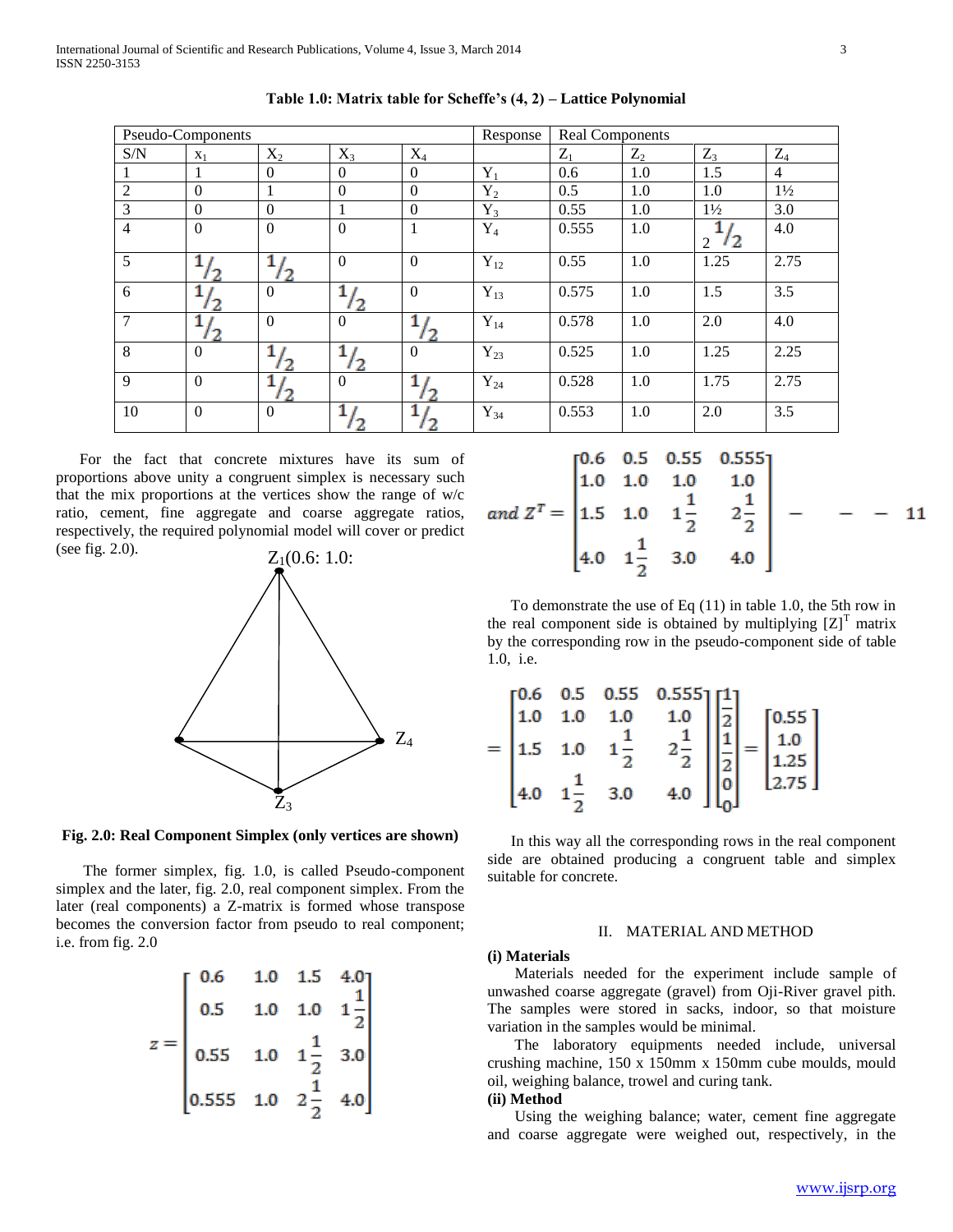proportions shown in table 1.0- right side - in such a way that the materials weighed out served for three cubes. The materials were thoroughly mixed together inside a non-absorbent container before water was added and final mixing was done. Three cubes were cast from each of the mix proportions, making 60 cubes in the whole. The fresh concrete was filled into the moulds in three layers, each layer tamped not less than 25 times. The top was scraped off with the trowel. The concrete was allowed to harden for 24 hours, after which the mould was removed and the cubes were water-cured for 28 days in the curing tank. At the end of 28 days the cubes were crushed in the universal crushing machine. The results and averages from the test points were tabulated in columns 7 to 10 of table 2.0. Extra ten test points were provided for validation of the model. The number of extra test point depends on choice.

| S/N            | Pseudo-Components |                       |                  |                  |                     | Replicate<br>Responses<br>(N/mm <sup>2</sup> ) |                |       | Average<br>Response | Predicte<br>d values | Real Components<br>(Concrete)<br>Mix ratios) |              |                               |                |
|----------------|-------------------|-----------------------|------------------|------------------|---------------------|------------------------------------------------|----------------|-------|---------------------|----------------------|----------------------------------------------|--------------|-------------------------------|----------------|
|                | $X_1$             | $X_2$                 | $X_3$            | $X_4$            | Response<br>Symbols | 1                                              | $\mathfrak{2}$ | 3     | $\bar{Y}N/mm^2$     | $\hat{Y}N/mm^2$      |                                              |              |                               |                |
|                | $\,1$             | $\mathbf{0}$          | $\boldsymbol{0}$ | $\boldsymbol{0}$ | $Y_1$               | 6.89                                           | 6.44           | 8.22  | 7.18                | 7.18                 | 0.6                                          |              | $1\frac{1}{2}$                | $\overline{4}$ |
| $\overline{2}$ | $\Omega$          |                       | $\overline{0}$   | $\Omega$         | $Y_2$               | 7.78                                           | 7.11           | 6.89  | 7.26                | 7.26                 | 0.5                                          |              | 1                             | $1\frac{1}{2}$ |
| $\overline{3}$ | $\Omega$          | $\Omega$              | $\mathbf{1}$     | $\Omega$         | $Y_3$               | 9.78                                           | 8.0            | 8.0   | 8.59                | 8.59                 | 0.55                                         | 1            | $1\frac{1}{2}$                | 3              |
| $\overline{4}$ | $\mathbf{0}$      | $\boldsymbol{0}$      | $\overline{0}$   | $\mathbf{1}$     | $Y_4$               | 4.44                                           | 5.33           | 7.33  | 5.7                 | 5.7                  | 0.555                                        |              | $2\frac{1}{2}$                | $\overline{4}$ |
| $\overline{5}$ | $^{1/2}$          | $^{1/2}$              | $\overline{0}$   | $\Omega$         | $Y_{12}$            | 7.55                                           | 9.33           | 8.44  | 8.44                | 8.44                 | 0.55                                         | 1            | $1\frac{1}{4}$                | $2\frac{3}{4}$ |
| 6              | $^{1/2}$          | $\mathbf{0}$          | $^{1/2}$         | $\overline{0}$   | $Y_{13}$            | 8.44                                           | 7.78           | 10.22 | 8.81                | 8.81                 | 0.575                                        | 1            | $1\frac{1}{2}$                | $3\frac{1}{2}$ |
| $\overline{7}$ | $^{1/2}$          | $\Omega$              | $\mathbf{0}$     | $^{1/2}$         | $Y_{14}$            | 9.55                                           | 8.44           | 10.00 | 9.33                | 9.33                 | 0.578                                        | 1            | $\overline{2}$                | $\overline{4}$ |
| 8              | $\boldsymbol{0}$  | $^{1/2}$              | $^{1/2}$         | $\overline{0}$   | $Y_{23}$            | 13.78                                          | 11.11          | 10.00 | 11.63               | 11.63                | 0.525                                        | 1            | $1\frac{1}{4}$                | $2\frac{1}{4}$ |
| 9              | $\boldsymbol{0}$  | $^{1/2}$              | $\mathbf{0}$     | $^{1/2}$         | $Y_{24}$            | 10.00                                          | 10.00          | 10.00 | 10.00               | 10.00                | 0.528                                        | 1            | $1\frac{3}{4}$                | $2\frac{3}{4}$ |
| 10             | $\boldsymbol{0}$  | $\mathbf{0}$          | $^{1/2}$         | $\frac{1}{2}$    | $Y_{34}$            | 10.67                                          | 8.67           | 9.33  | 9.56                | 9.56                 | 0.533                                        | 1            | 2                             | $3\frac{1}{2}$ |
|                |                   | <b>Control Points</b> |                  |                  |                     |                                                |                |       |                     |                      |                                              |              |                               |                |
| 11             | $^{1/2}$          | $\Omega$              | $^{1/4}$         | $^{1/4}$         | $C_1$               | 10.94                                          | 8.67           | 9.56  | 9.56                | 9.82                 | 0.576                                        | 1            | 2 <sup>3</sup> / <sub>4</sub> | $3\frac{3}{4}$ |
| 12             | $^{1/4}$          | $\overline{0}$        | $^{1/2}$         | $\frac{1}{4}$    | C <sub>2</sub>      | 11.11                                          | 8.22           | 10.00 | 9.78                | 9.98                 | 0.564                                        | $\mathbf{1}$ | $1\frac{3}{4}$                | $3\frac{1}{2}$ |
| 13             | $^{1/4}$          | $\frac{1}{4}$         | $\frac{1}{4}$    | $\frac{1}{4}$    | $C_3$               | 11.00                                          | 8.11           | 8.89  | 9.33                | 10.92                | 0.551                                        | 1            | 1.625                         | 3.125          |
| 14             | $^{2}/_{3}$       | $\Omega$              | $\mathbf{0}$     | $\frac{1}{3}$    | $C_4$               | 8.44                                           | 11.11          | 7.11  | 8.89                | 9.52                 | 0.585                                        | $\mathbf{1}$ | 1.833                         | 4.0            |
| 15             | $^{1/4}$          | $\frac{1}{4}$         | $^{1/2}$         | $\mathbf{0}$     | $C_5$               | 9.56                                           | 10.44          | 11.56 | 10.52               | 10.53                | 0.55                                         | 1            | 1.375                         | 2.875          |
| 16             | $^{1/4}$          | $^{1/2}$              | $\boldsymbol{0}$ | $^{1/4}$         | $C_6$               | 7.56                                           | 11.56          | 14.11 | 10.74               | 10.02                | 0.539                                        | 1            | $1\frac{1}{2}$                | $2\frac{3}{4}$ |
| 17             | $^{1/4}$          | $\mathbf{0}$          | $^{1/4}$         | $^{1/2}$         | $C_7$               | 5.79                                           | 8.89           | 8.22  | 7.63                | 9.82                 | 0.535                                        | 1            | $\overline{2}$                | $3\frac{3}{4}$ |
| 18             | $^{1/2}$          | $^{1/4}$              | $\boldsymbol{0}$ | $^{1/4}$         | $C_8$               | 6.11                                           | 9.56           | 9.89  | 8.52                | 9.91                 | 0.564                                        | 1            | 1.625                         | 3.375          |
| 19             | $^{1/4}$          | $^{1/2}$              | $^{1/3}$         | $^{1/3}$         | $C_9$               | 10.89                                          | 8.67           | 10.22 | 9.93                | 10.29                | 0.538                                        | 1            | 1.375                         | 2.625          |
| 20             | $^{1/3}$          | $^{1/3}$              | $\boldsymbol{0}$ | $\frac{1}{3}$    | $C_{10}$            | 9.76                                           | 10.42          | 7.67  | 9.28                | 10.24                | 0.552                                        |              | 1.667                         | 3.167          |

# **2.1Development of the Model**

The general form of Scheffe's  $(4,2)$  – Lattice Polynomial is given by

$$
\hat{Y} = \sum_{1 \le i \le 4} \beta_i x_i + \sum_{1 \le i < j \le 4} \beta_{ij} x_i x_j - - - - 12
$$
\nwhere  $\beta_i = \bar{y}_i$ ,  $\beta_{ij} = 4\bar{y}_{ij} - 2\bar{y}_i - 2\bar{y}_j$   
\nFrom table 2.0, Column 10:  
\n $\beta_1 = 7.18, \beta_2 = 7.26, \beta_3 = 8.59, \beta_4 = 5.7$   
\n $\beta_{12} = 4 \times 8.44 - 2 \times 7.18 - 2 \times 7.26 = 4.88$   
\n $\beta_{13} = 4 \times 8.81 - 2 \times 7.18 - 2 \times 8.59 = 3.70$   
\n $\beta_{14} = 4 \times 9.33 - 2 \times 7.18 - 2 \times 5.7 = 12.76$   
\n $\beta_{23} = 4 \times 11.63 - 2 \times 7.26 - 2 \times 8.59 = 14.82$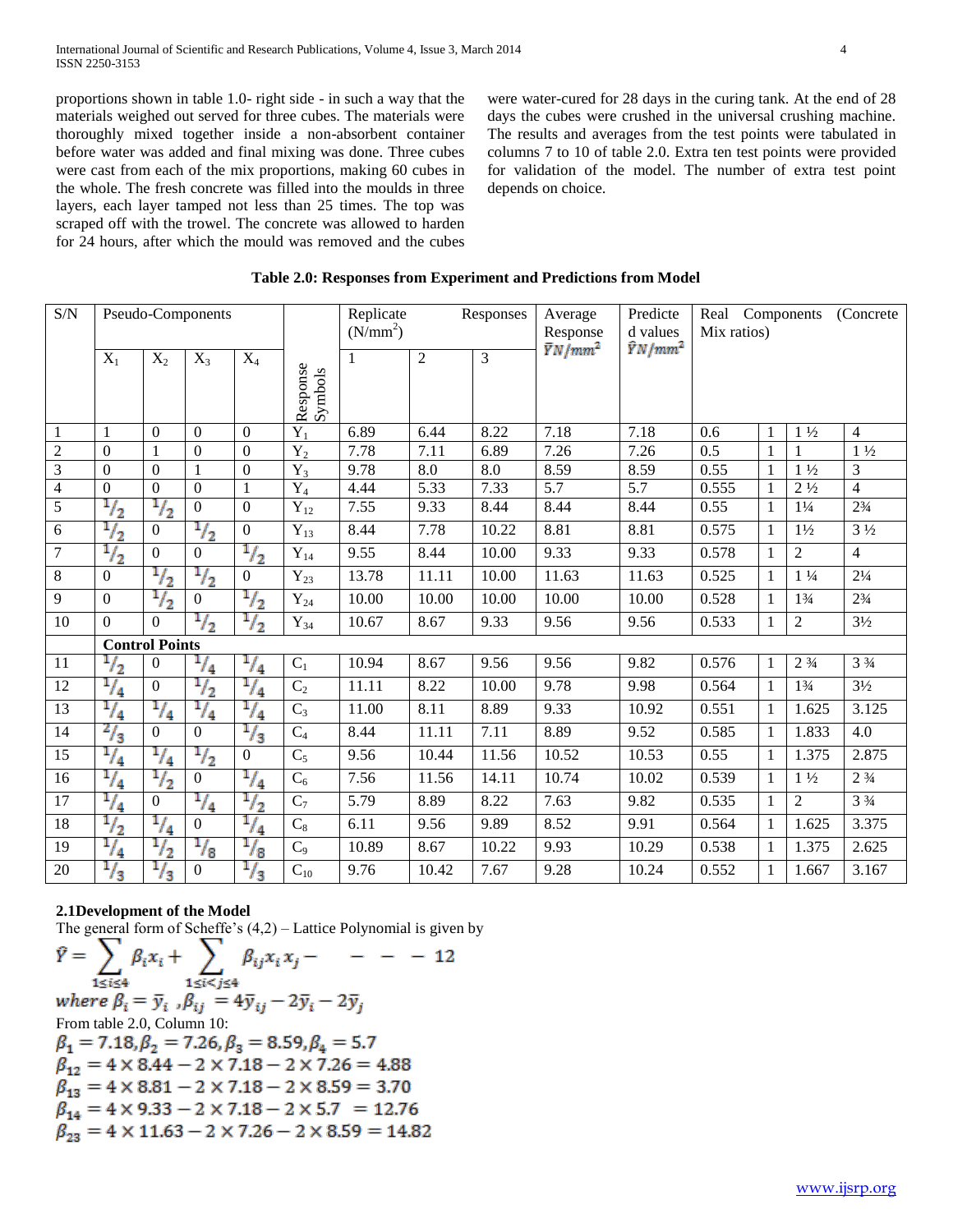International Journal of Scientific and Research Publications, Volume 4, Issue 3, March 2014 5 ISSN 2250-3153

 $\beta_{24} = 4 \times 10.00 - 2 \times 7.26 - 2 \times 5.7 = 14.08$ <br>  $\beta_{34} = 4 \times 9.56 - 2 \times 8.59 - 2 \times 5.7 = 9.66$ 

The model for compressive strength for Oji-River sample becomes

$$
\hat{Y} = 7.18x_1 + 7.26x_2 + 8.59x_3 + 5.7x_4 + 4.88x_1x_2 + 3.70x_1x_3 + 12.76x_1x_4 + 14.82x_2x_3 + 14.08x_2x_4 + 9.66x_3x_4 - - - - 13
$$

The predictions from Eq 13 are given in table 2.0 Column 11.

#### **2.2 Validation of the Model (Test for Adequacy)**

 Adequacy of the model (Eq 13) can be tested through Fisher's variance ratio, whereby the calculated value of Fisher's ratio F is compared with the tabulated value in the Quantile of the F-Distribution.

$$
F = \frac{S_g^2}{S_g^2} \qquad - \qquad - \qquad - \qquad - \qquad 14
$$

 $\overline{a}$ 

Where 
$$
Sg^2 = \frac{m}{n-l} \sum_{i=1}^{n} (\bar{y}_i - \hat{y}_i)^2 - - -15
$$

and 
$$
S_e^2 = \frac{1}{n(m-1)} \sum_{i=1}^n \sum_{u=1}^n (y_i - \bar{y}_i)^2
$$
 - - - - 16

 In the above equations n is the number of experimental trials, m is the number of replications for each experimental trial, *l* is the number of coefficients in the model,  $y_i$  is the average response for *i*<sup>th</sup> experimental trial,  $y_i$  is the predicted value from model for *i*<sup>th</sup> trial,  $y_{iu}$  is the u<sup>th</sup> replicate response value for  $i<sup>th</sup>$  trial. If F is less than the tabulated value, then the model is adequate, i.e.

$$
S_g^2 = \frac{3}{10} \times 11.3305
$$
  
\n
$$
S_g^2 = \frac{1}{40} \times 82.3513
$$
  
\n
$$
F = \frac{S_g^2}{S_g^2} = \frac{\left(\frac{3}{10}\right) \times 113305}{\left(\frac{1}{4}\right) \times 82.3513}
$$
  
\n= 1.65 < 2.1 *okay*

Where the value 2.1 is the limiting value of F obtained from any table of Quantiles of F-Distribution.

## **2.3 Optimization of the Model**

 The model (Eq 13) was optimized through a Quick-Basic computer program, whose flowchart is given in Fig. 3.0. The maximum values given by the computer for strength, water, cement, fine aggregate and coarse aggregate ratios are 11.78KN, 0.531, 1, 1.4 and 2.5 respectively.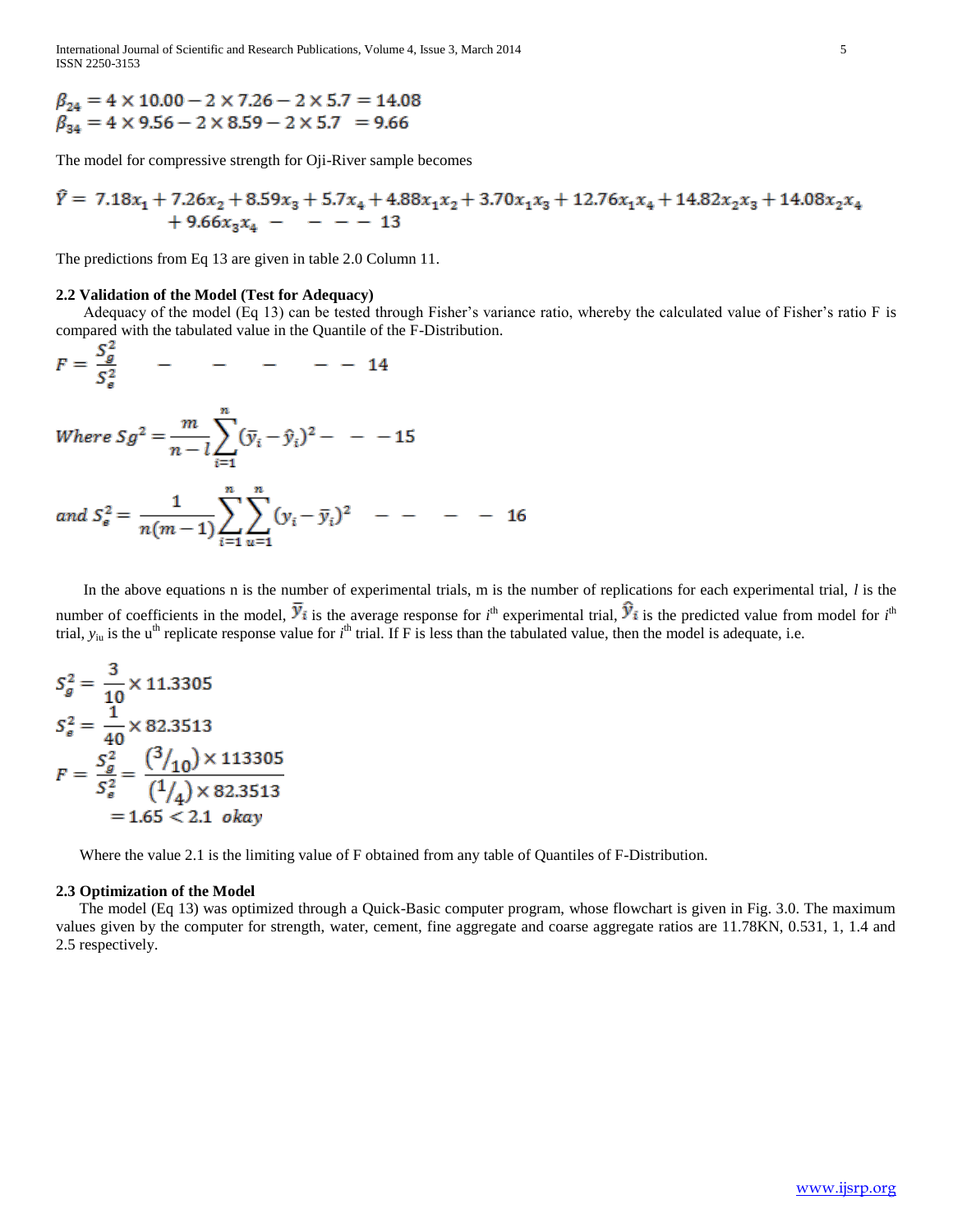

[www.ijsrp.org](http://ijsrp.org/)